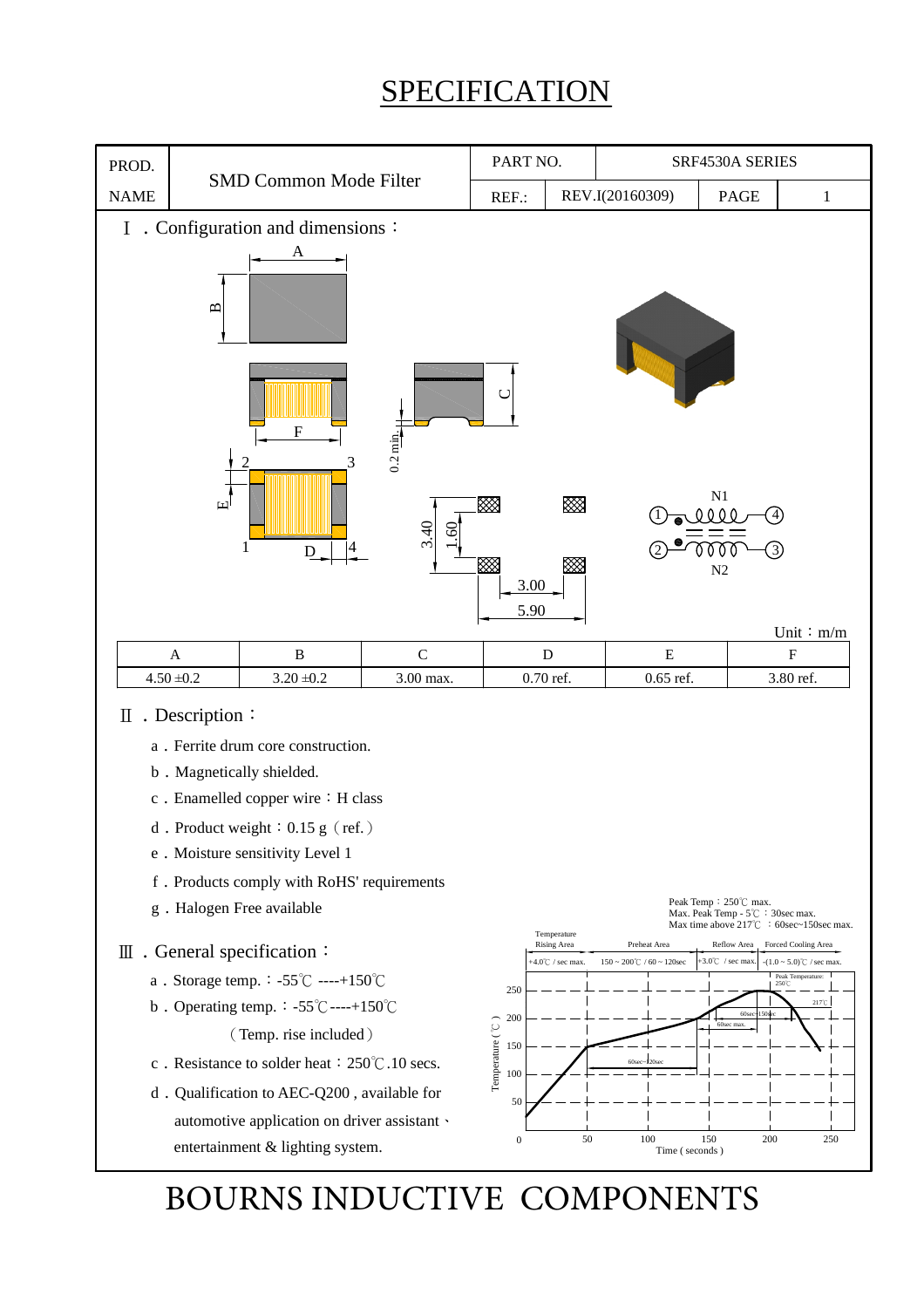| PROD.                                        | <b>SMD Common Mode Filter</b> |                         |                     | PART NO.           |  | SRF4530A SERIES   |              |             |                                               |   |  |
|----------------------------------------------|-------------------------------|-------------------------|---------------------|--------------------|--|-------------------|--------------|-------------|-----------------------------------------------|---|--|
| <b>NAME</b>                                  |                               |                         |                     | $REF$ :            |  | REV.I(20160309)   |              | <b>PAGE</b> |                                               | 2 |  |
| Electrical characteristics $\colon$<br>$W$ . |                               |                         |                     |                    |  |                   |              |             |                                               |   |  |
|                                              | PART NO.                      | Inductance<br>$(\mu H)$ | Lstray<br>$(\mu H)$ | RDC.<br>$(\Omega)$ |  | <b>IDC</b><br>(A) |              |             | Common mode impedance<br>$(k \Omega)(@10MHz)$ |   |  |
|                                              | SRF4530A-110Y                 | $11.0_{-30\%}^{+50\%}$  | typ.                | max.               |  |                   | min.<br>0.30 |             | typ.<br>0.60                                  |   |  |
|                                              |                               |                         | 0.10                | 0.50               |  | 0.36              |              |             |                                               |   |  |
|                                              | SRF4530A-220Y                 | $22.0_{-30\%}^{+50\%}$  | 0.15                | 0.60               |  | 0.31              | 0.60         |             | 1.20                                          |   |  |
|                                              | SRF4530A-510Y                 | $51.0^{+50\%}_{-30\%}$  | 0.25                | 1.00               |  | 0.23              | 1.50         |             | 3.50                                          |   |  |
|                                              | SRF4530A-101Y                 | $100.0_{-30\%}^{+50\%}$ | 0.30                | 1.50               |  | 0.20              | 3.00         |             | 7.50                                          |   |  |

1). Electrical specifications at 25℃

2). Inductance Test Condition.: 100kHz / 0.1V

3). IDC base on Temp. rise 40℃ max.

4). Insulation resistance: 10MΩ min.

5). Rated voltage: 50Vdc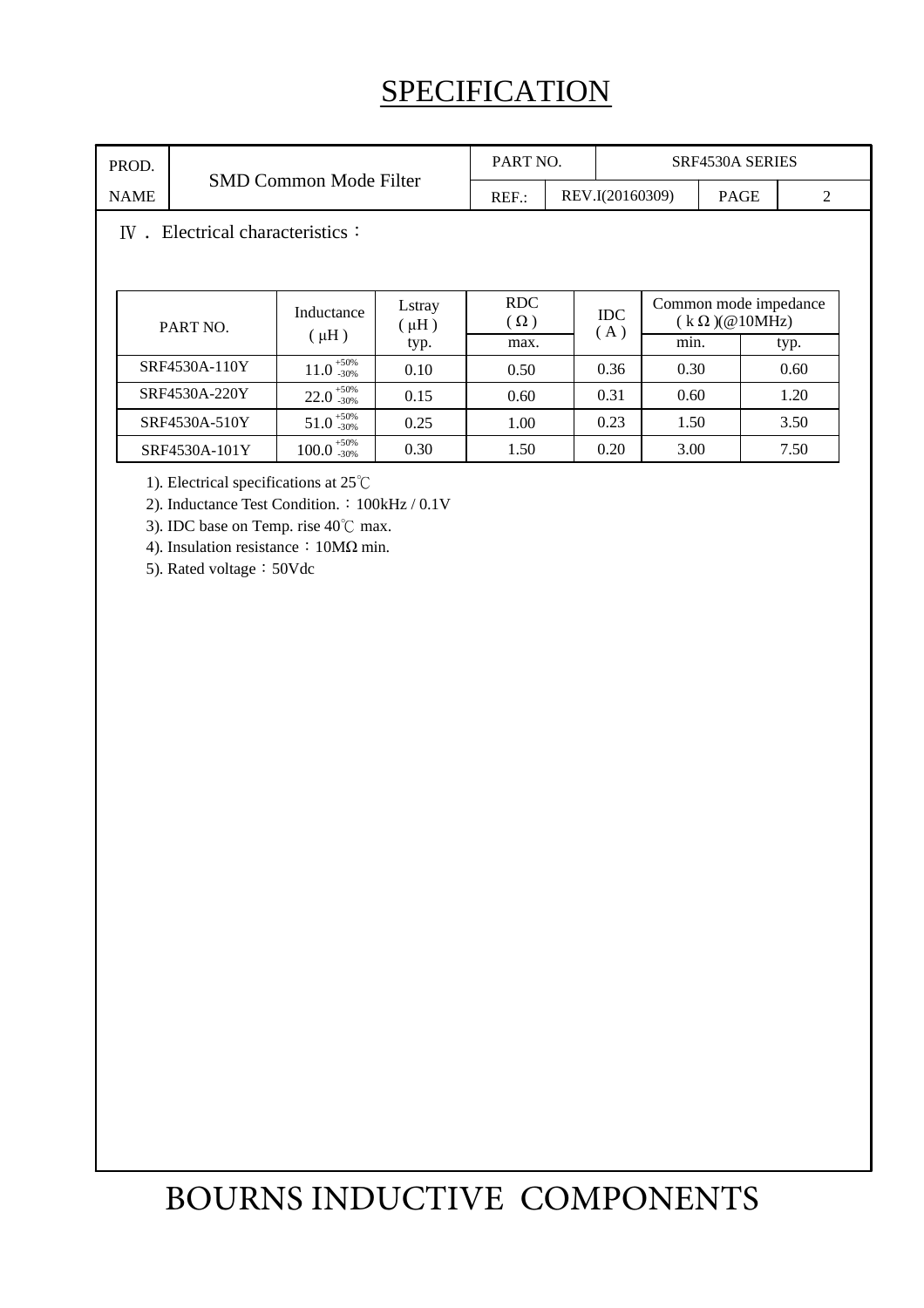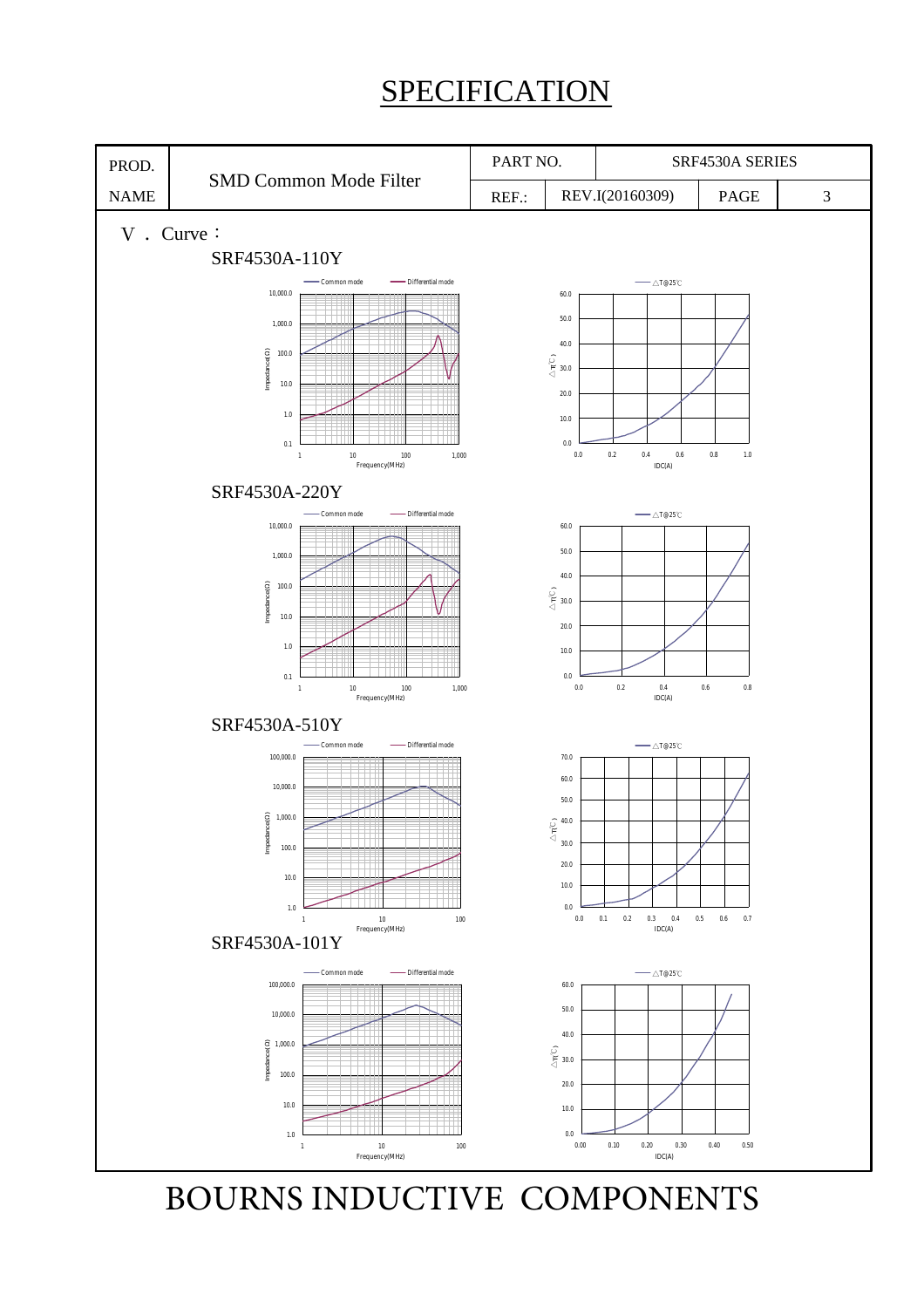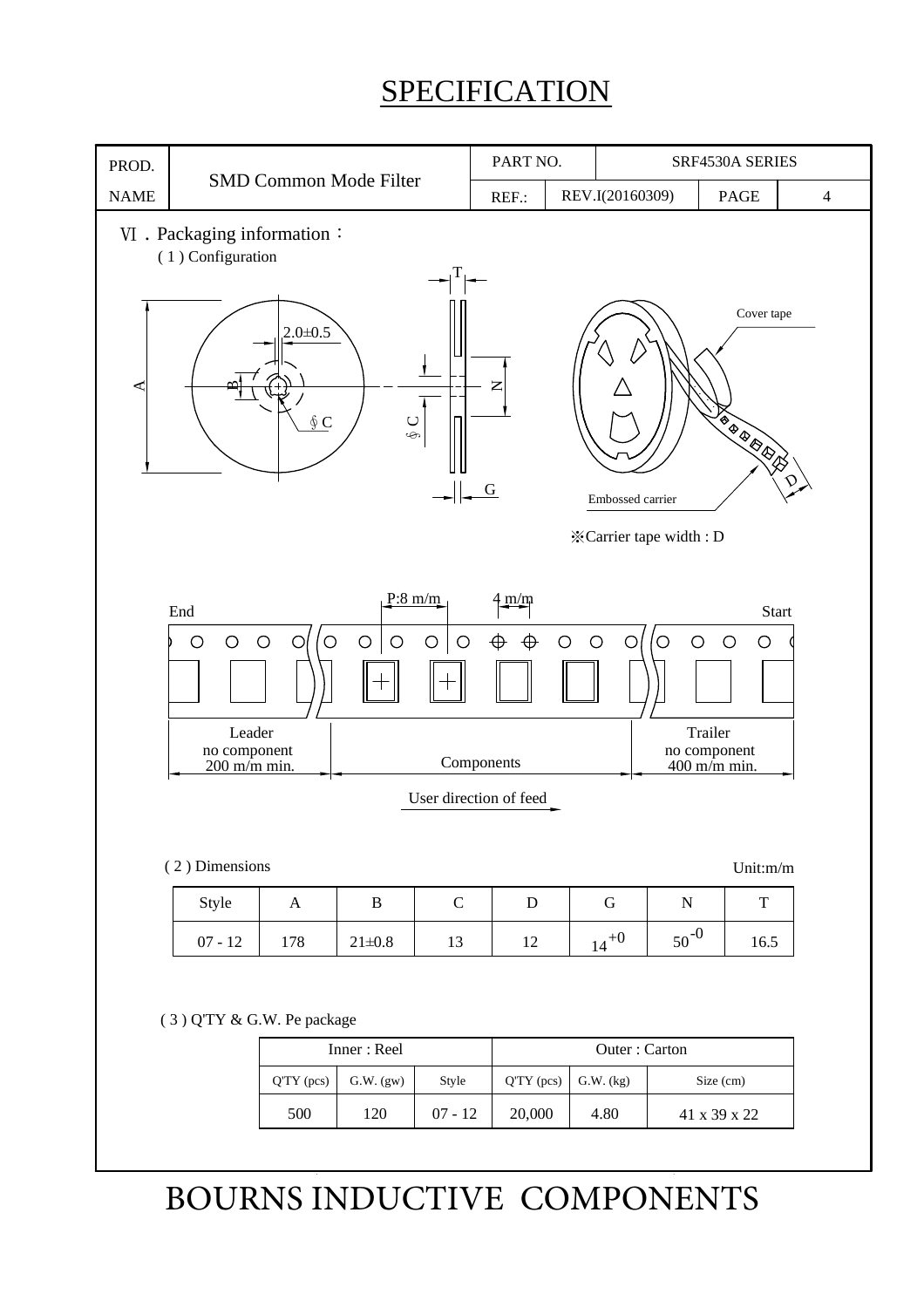| PROD.                                   |      |                                           |                                                                                                                                                                                        | PART NO. |                                                                                                                                        |                                                                                                       | <b>SRF4530A SERIES</b> |  |   |  |
|-----------------------------------------|------|-------------------------------------------|----------------------------------------------------------------------------------------------------------------------------------------------------------------------------------------|----------|----------------------------------------------------------------------------------------------------------------------------------------|-------------------------------------------------------------------------------------------------------|------------------------|--|---|--|
| <b>NAME</b>                             |      | <b>SMD Common Mode Filter</b>             |                                                                                                                                                                                        | $REF$ .: | REV.I(20160309)                                                                                                                        |                                                                                                       | PAGE                   |  | 5 |  |
| VII. Reliability test:                  |      |                                           |                                                                                                                                                                                        |          |                                                                                                                                        |                                                                                                       |                        |  |   |  |
|                                         | Item | Reference documents                       | AEC-Q200 Test Condition                                                                                                                                                                |          |                                                                                                                                        |                                                                                                       | Specification          |  |   |  |
| 1. High Temperature<br>Exposure         |      | MIL-STD-202 Method 108                    | 1.Temperature: 150°C<br>2.Time:1000 hours.                                                                                                                                             |          | 1. No mechanical or electrical<br>damage.<br>2.Inductance shall not change<br>more than $\pm$ 50%.                                     |                                                                                                       |                        |  |   |  |
| 2. Temperature Cycling                  |      | JESD22 Method JA-104                      | 1. Temperature: $-55^{\circ}$ C ~ 150 <sup>°</sup> C<br>2.Number of cycle:1000 cycle<br>3. Dwell time: 30 minutes                                                                      |          | 1. No mechanical or electrical<br>damage.<br>2. Inductance shall not change<br>more than $\pm 50\%$ .                                  |                                                                                                       |                        |  |   |  |
| 3. Biased Humidity Test                 |      | MIL-STD-202 Method 103                    | 1. Temperature $: 85 \pm 5$ °C<br>2.Time:1000 Hours<br>3. Humidity $: 85 \pm 5\%$ RH.                                                                                                  |          | 1. No mechanical or electrical<br>damage.<br>2. Inductance shall not change<br>more than $\pm$ 50%.                                    |                                                                                                       |                        |  |   |  |
| 4. Operational Life                     |      | MIL-PRF-27-3.26/4.7.23 &<br>User Spec.    | 1. Temperature: $150^{\circ}$ (Temp. rise included)<br>2.Time:1000 hours.<br>3. Apply rated current.                                                                                   |          | 1. No mechanical or electrical<br>damage.<br>2.Inductance shall not change<br>more than $\pm 50\%$ .                                   |                                                                                                       |                        |  |   |  |
| 5. External Visual                      |      | MIL-STD-883 Method 2009                   | Inspect product<br>constructions, marking and<br>workmanship.                                                                                                                          |          | 1. No pollution on the surface of<br>products.<br>2. Clear marking.<br>3. No crack.                                                    |                                                                                                       |                        |  |   |  |
| 6. Physical Dimensions                  |      | JESD22 Method JB-100                      | Verify physical dimensions to<br>the applicable product detail<br>specification.                                                                                                       |          | Per product specification<br>standard                                                                                                  |                                                                                                       |                        |  |   |  |
| 7. Resistance to solvents               |      | MIL-STD-202 Method 215                    | Immerse into solvent for $3\pm0.5$ minutes &<br>brush 10 times for 3 cycles.                                                                                                           |          | 1. No body deformation change in<br>appearance or obliteration of marking.<br>2. Inductance shall not change<br>more than $\pm 50\%$ . |                                                                                                       |                        |  |   |  |
| 8. Mechanical Shock                     |      | MIL-STD-202 Method 213                    | 1. Peak acceleration 100g's<br>2. Duration of pulse: 6ms<br>3. Waveform : Half-sine<br>4. Velocity change: $12.3$ ft/sec<br>5. Direction : $\pm X$ , $\pm Y$ , $\pm Z$ (3times / axis) |          |                                                                                                                                        | 1. No mechanical or electrical<br>damage.<br>2. Inductance shall not change<br>more than $\pm 50\%$ . |                        |  |   |  |
| 9. Vibration Test                       |      | MIL-STD-202 Method 204                    | 1. Frequency and Amplitued : 10-2000-10 Hz<br>$2.5$ weep time : 20 min<br>3. Acceleration $: 5g$<br>4. Direction $: X, Y, Z$<br>5. Number of sweep : 12 time/axis                      |          | 1. No mechanical or electrical<br>damage.<br>2. Inductance shall not change<br>more than $\pm 50\%$ .                                  |                                                                                                       |                        |  |   |  |
| 10.Resistance To<br>Soldering Heat Test |      | MIL-STD-202 Method 210 $&$<br>J-STD020D.1 | 1. Highest temperature : 250±5°C<br>2.Time (temp. $\geq 217^{\circ}$ C) : 60~150 second.<br>$3.IR$ reflow times : $3$ times.                                                           |          | 1. No mechanical or electrical<br>damage.<br>2. Inductance shall not change<br>more than $\pm$ 50%.                                    |                                                                                                       |                        |  |   |  |
| 11.ESD                                  |      | AEC-Q200-002 or<br><b>ISO/DIS 10605</b>   | 1.ESD Voltage: 15KV<br>2. Mode $1:150$ pF / 330 $\Omega$<br>3. Mode 2: 150 pF / 2000 $\Omega$<br>4. Discharge times and polarity:<br>3 times pos. / 3 times eng.<br>for each condition |          |                                                                                                                                        | 1.No mechanical or electrical<br>damage.<br>2. Inductance shall not change<br>more than $\pm 50\%$ .  |                        |  |   |  |
| 12.Solderability Test                   |      | J-STD-002                                 | 1. Baking in pre-testing :<br>150±5℃ / 16Hours±30 min.<br>2. Peak temperature : 240±5<br>3.Time (temp. $\geq$ 217°C) : 60~150 second.<br>4.IR reflow times : 1 times.                  |          | More than 95% soldering coverage min on<br>terminations.                                                                               |                                                                                                       |                        |  |   |  |
| 13. Electrical<br>Characteriazation     |      | MIL-STD-202 Method 304 &<br>User Spec.    | 1. Operating temperature : -55 $\degree$ C ~ 150 $\degree$ C<br>2. Room temperature $: 25^{\circ}\text{C}$ .                                                                           |          | 1. No mechanical or electrical<br>damage.<br>2. Inductance shall not change<br>more than $\pm 50\%$ .                                  |                                                                                                       |                        |  |   |  |
| 14.Flammability                         |      |                                           |                                                                                                                                                                                        |          |                                                                                                                                        |                                                                                                       |                        |  |   |  |
| 15. Board Flex                          |      | AEC-Q200-005                              | 1. Deflection speed : 1 mm/ sec<br>2. Amount of deflection : 2 mm<br>$3.$ Span : 90 mm<br>4. Direction for test: Bottom of PCB<br>5. Holding time: 60 sec                              |          | 1. No mechanical or electrical<br>damage.<br>2. Inductance shall not change<br>more than $\pm 50\%$ .                                  |                                                                                                       |                        |  |   |  |
| 16.Terminal Strength<br>Test            |      | AEC-Q200-006                              | 1. Apply push force to samples<br>mounted on PCB.<br>2. Force of 1.8 kg for $60\pm1$ seconds.                                                                                          |          | After test, inductors shall be no<br>mechanical damage.                                                                                |                                                                                                       |                        |  |   |  |